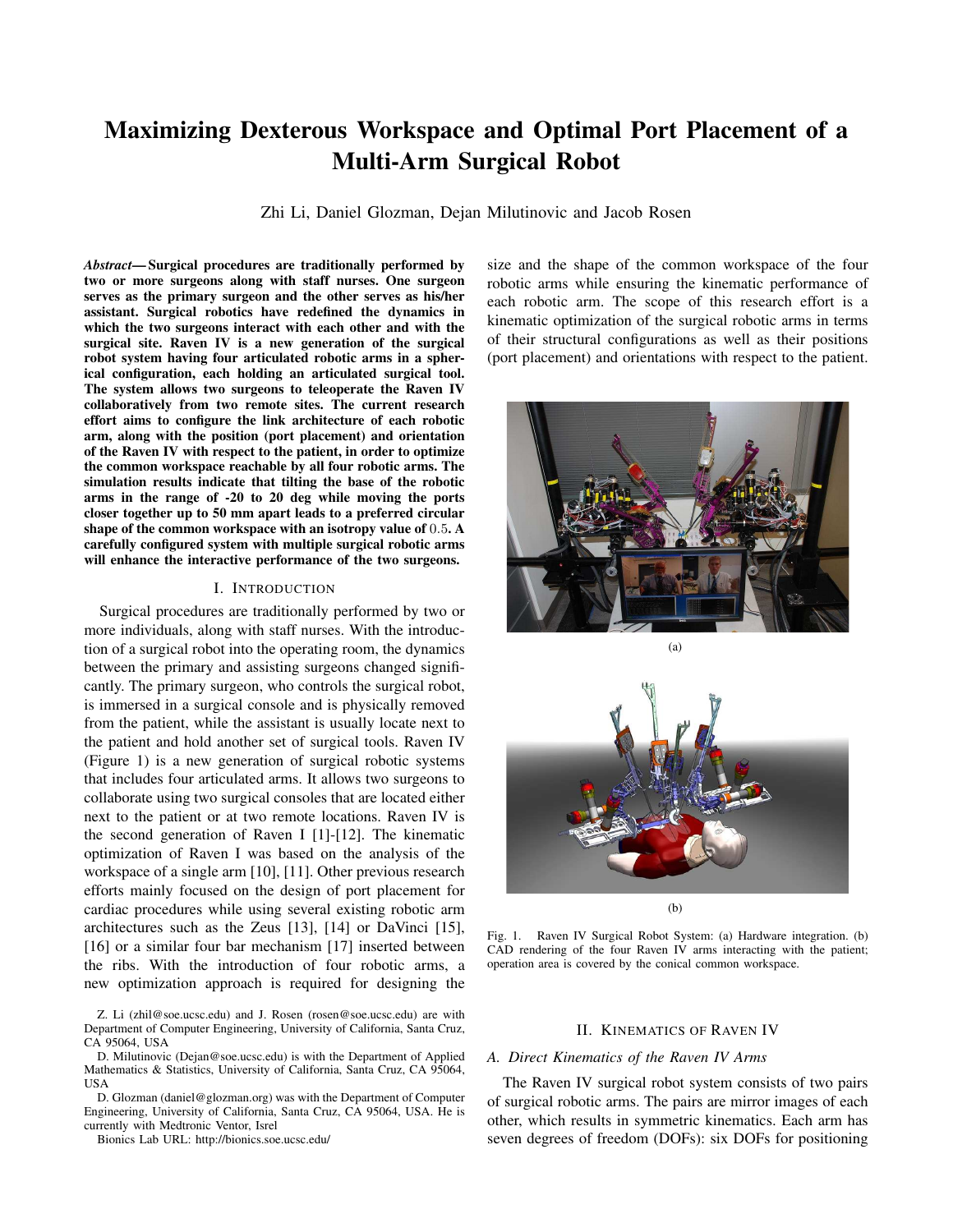and orienting the end-effector and one for opening and closing the end-effector.





Fig. 2. Reference Frame of the Raven IV surgical robot system: (a) arms and (b) tools.

The base frame is located at the converging center of the spherical mechanism formed by the first three links of a Raven IV arm (Figure  $2(a)$ ). The Denavit-Hartenberg (DH) Parameters (Table I) are derived in the standard method defined by [18].

The direct kinematics can be derived from Table I, for the left and right arms respectively. Note that  $sin\theta_i$  is denoted as  $s_i$ ,  $cos\theta_i$  is denoted as  $c_i$ ,  $sin\alpha_i$  is denoted as  $s\alpha_i$ ,  $cos\alpha_i$ is denoted as  $c\alpha_i$ .

# TABLE I DENAVIT-HARTENBERG PARAMETERS FOR RAVEN IV ARMS (STANDARD METHOD).

| Robot | $i-1$                                           | $\mathbf{r}$   | $\alpha_i$     | $a_i$          | $d_i$                                    | $\theta_i$                   |
|-------|-------------------------------------------------|----------------|----------------|----------------|------------------------------------------|------------------------------|
| Left  | $\Omega$                                        | 1              | $\pi-\alpha$   | $\Omega$       | 0                                        | $\theta_1(t)$                |
| Robot | 1                                               | $\overline{2}$ | $-\bar{\beta}$ | $\overline{0}$ | $\overline{0}$                           | $-\theta_2(t)$               |
| (1,3) | 2                                               | 3              | 0              | $\Omega$       | $\overline{0}$                           | $\pi/2 - \theta_3(t)$        |
|       | 3                                               | 4              | $-\pi/2$       | 0              | $d_4(t)$                                 | $\Omega$                     |
|       | 4                                               | 5              | $\pi/2$        | $a_5$          | 0                                        | $\pi/2-\theta_5$             |
|       | 5                                               | $\overline{6}$ | $-\pi/2$       | 0              | $\overline{0}$                           | $\pi/2 + \theta_6$           |
| Right | $\Omega$                                        | 1              | $\pi - \alpha$ | $\Omega$       | $\overline{0}$                           | $\overline{\pi-\theta_1}(t)$ |
| Robot | ī                                               | $\overline{2}$ | $-\beta$       | 0              | $\overline{0}$                           | $\theta_2(t)$                |
| (2,4) | $\overline{2}$                                  | 3              | 0              | $\Omega$       | $\overline{0}$                           | $\pi/2 + \pi + \theta_3(t)$  |
|       | 3                                               | 4              | $-\pi/2$       | 0              | $d_4(t)$                                 | 0                            |
|       | 4                                               | 5              | $-\pi/2$       | $a_5$          | 0                                        | $\pi/2 + \theta_5$           |
|       | 5                                               | 6              | $-\pi/2$       | $\overline{0}$ | $\overline{0}$                           | $\pi/2-\theta_6$             |
| Range | $\theta_1 \in [0^\circ, 90^\circ]$              |                |                |                | $\theta_2 \in [20^{\circ}, 140^{\circ}]$ |                              |
|       | $\theta_3 \in \left[-86^\circ, 86^\circ\right]$ |                |                |                | $d_4 \in [0, 250]$ mm                    |                              |
|       | $\theta_5 \in [-86^\circ, 86^\circ]$            |                |                |                | $\theta_6 \in [-86^\circ, 86^\circ]$     |                              |

The direct kinematics is defined as the position and the

orientation of the end-effector with respect to the base frame:  $\frac{1}{\sqrt{2}}$  $\overline{a}$ 

$$
{}_{6}^{0}T = {}_{1}^{0}T \cdot {}_{2}^{1}T \cdot {}_{3}^{2}T \cdot {}_{4}^{3}T \cdot {}_{5}^{4}T \cdot {}_{5}^{5}T = \begin{bmatrix} r_{11} & r_{12} & r_{13} & P_x \\ r_{21} & r_{22} & r_{23} & P_y \\ r_{31} & r_{32} & r_{33} & P_z \\ 0 & 0 & 0 & 1 \end{bmatrix} (1)
$$

## *B. Inverse Kinematics of the Raven IV Arms*

Given the position and orientation of the end-effector of a Raven IV arm, the six DOFs for positioning and orienting the end-effector can be determined by resolving inverse kinematics analytically. To ensure the reachability of the given point, the resolution of the inverse kinematics should satisfy the joint limits in Table I. Equation (1) describes the homogeneous transformation of the kinematics of a Raven IV arm.

Hence,  ${}^{6}_{0}T$  can be determined as the inverse of  ${}^{0}_{6}T$  such that

$$
{}_{0}^{6}T = \begin{bmatrix} r'_{11} & r'_{12} & r'_{13} & P_{xinv} \\ r'_{21} & r'_{22} & r'_{23} & P_{yinv} \\ r'_{31} & r'_{32} & r'_{33} & P_{zinv} \\ 0 & 0 & 0 & 1 \end{bmatrix}
$$
 (2)

where for the left Robot,

$$
P_{xinv} = (-d_4c_5 + a_5)c_6
$$
  
\n
$$
P_{yinv} = s_5d_4
$$
  
\n
$$
P_{zinv} = (-d_4c_5 + a_5)s_6
$$
  
\n(3)

and for the right robot,

$$
P_{xinv} = (d_4c_5 - a_5)c_6
$$
  
\n
$$
P_{yinv} = s_5d_4
$$
  
\n
$$
P_{zinv} = (-d_4c_5 + a_5)s_6
$$
  
\n(4)

Let us define  $P_{inv}$  as:

$$
P_{inv}^2 = (P_{zinv}^2 + P_{yinv}^2 + P_{zinv}^2)
$$
  
\n
$$
= (d_4c_5 - a_5)^2c_6^2 + s_5^2d_4^2 + (-d_4c_5 + a_5)^2s_6^2
$$
  
\n
$$
= (a_5 - d_4c_5)^2 + s_5^2d_4^2
$$
  
\n
$$
= a_5^2 - 2a_5d_4c_5 + d_4^2c_5^2 + s_5^2d_4^2
$$
  
\n
$$
= a_5^2 - 2a_5d_4c_5 + d_4^2
$$
 (5)

which gives:

$$
c_5^2 = \left(\frac{a_5^2 + d_4^2 - P_{inv}^2}{2a_5d_4}\right)^2 \tag{6}
$$

Note that both (3) and (4) lead to

$$
c_5^2 = 1 - s_5^2 = 1 - (P_{yinv}/d_4)^2 \tag{7}
$$

Hence,

$$
1 - \left(\frac{P_{yinv}}{d_4}\right)^2 = \left(\frac{a_5^2 + d_4^2 - P_{inv}^2}{2a_5d_4}\right)^2\tag{8}
$$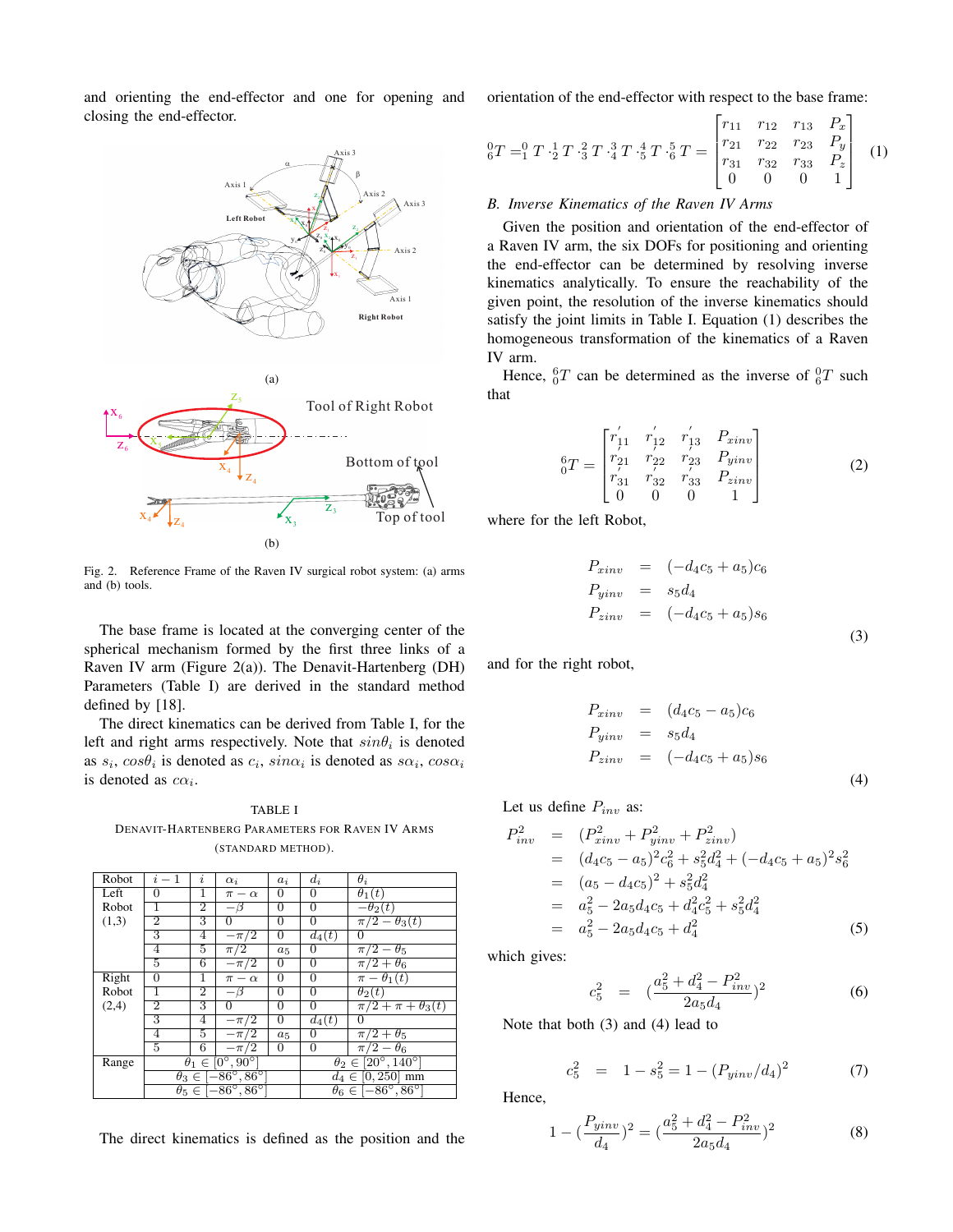Equation (8) satisfies both the left robot and the right robot and therefore leads to four possible solutions to  $d_4$  as:

$$
d_{41} = \sqrt{a_5^2 + P_{inv}^2 + 2a_5\sqrt{(P_{inv}^2 - P_{yinv}^2)}}
$$
 (9)

$$
d_{42} = -\sqrt{a_5^2 + P_{inv}^2 + 2a_5\sqrt{(P_{inv}^2 - P_{yinv}^2)}} \tag{10}
$$

$$
d_{43} = \sqrt{a_5^2 + P_{inv}^2 - 2a_5\sqrt{(P_{inv}^2 - P_{yinv}^2)}}
$$
 (11)

$$
d_{44} = -\sqrt{a_5^2 + P_{inv}^2 - 2a_5\sqrt{(P_{inv}^2 - P_{yinv}^2)}} \tag{12}
$$

out of which only (12) is acceptable for both the left and right arm given the constrain in Table I.

 $\theta_6$  can by resolved as:

$$
s_6 = P_{zinv}/(-d_4c_5 + a_5) \tag{13}
$$

for the left robot,

$$
c_6 = P_{xinv}/(-d_4c_5 + a_5) \tag{14}
$$

and for the right robot,

$$
c_6 = -P_{xinv}/(-d_4c_5 + a_5) \tag{15}
$$

$$
\theta_6 = Atan2(s_6, c_6) \tag{16}
$$

 $\theta_5$  can be resolved as:

$$
s_5 = P_{\text{yinv}}/d_4 \tag{17}
$$

$$
c_5 = \sqrt{1 - s_5^2} \tag{18}
$$

$$
\theta_5 = Atan2(s_5, c_5) \tag{19}
$$

Given the solution of  $d_4$ ,  $\theta_5$  and  $\theta_6$ , we can compute

$$
\begin{aligned}\n\overset{0}{3}T &= \; \; \overset{0}{1}T \cdot \frac{1}{2}T \cdot \overset{2}{3}T = \overset{0}{6}T \cdot \left[\overset{3}{4}T \cdot \overset{4}{5}T \cdot \overset{5}{6}T\right]^{-1} \\
&= \; \begin{bmatrix}\na_{11} & a_{12} & a_{13} & a_x \\
a_{21} & a_{22} & a_{23} & a_y \\
a_{31} & a_{32} & a_{33} & a_z \\
0 & 0 & 0 & 1\n\end{bmatrix}\n\end{aligned} \tag{20}
$$

where

$$
a_{32} = s_2 s_\alpha c_3 + (c_2 s_\alpha c_\beta + c_\alpha s_\beta) s_3 \tag{21}
$$

$$
a_{33} = c_2 s_\alpha s_\beta - c_\alpha c_\beta \tag{22}
$$

 $\theta_2$  can be resolved as:

$$
c_2 = \frac{c_{\alpha}c_{\beta} + a_{33}}{s_{\alpha}s_{\beta}}
$$
 (23)

$$
s_2 = \sqrt{1 - c_2^2} \tag{24}
$$

$$
\theta_2 = Atan2(s_2, c_2) \tag{25}
$$

Let us define  $a = s_2s_\alpha$  and  $b = c_2s_\alpha c_\beta + c_\alpha s_\beta$ . Equation (21) becomes

$$
a_{32} = ac_3 + bs_3 \tag{26}
$$

and  $a$ ,  $b$  and  $a_{32}$  are known. Equation (26) can be solved with the tangent-of-the-half-angle substitutions (see Section 4.5 of [18]):

$$
\theta_3 = 2Atan(\frac{b \pm \sqrt{a^2 + b^2 - a_{32}^2}}{a + a_{32}})
$$
 (27)

Equation (26) can also be solved as (see C.10 of [18]):

$$
\theta_3 = A \tan(2(b, a) \pm A \tan(2(\sqrt{a^2 + b^2 - a_{32}^2}, a_{32})) \quad (28)
$$

Note that solutions only exist when  $a^2 + b^2 - a_{32}^2 \ge 0$ . Additionally, (27) requires  $a+a_{32} \neq 0$ ; (28) requires  $a_{32} \neq 0$ and  $a \neq 0$ .

An algorithm to check  $a_{13}$  ((29) and (30)) in (20) can be used to choose between the two possible solutions of  $\theta_3$ . For the left robot,

$$
a_{13} = -s_2 s_\alpha s_3 + c_2 s_\alpha c_3 c_\beta + c_\alpha c_3 s_\beta \tag{29}
$$

For the right robot,

$$
a_{13} = s_2 s_\alpha s_3 - c_2 s_\alpha c_3 c_\beta - c_\alpha c_3 s_\beta \tag{30}
$$

Given the solution for  $\theta_2$  and  $\theta_3$ ,  $\theta_1$  can be determined by:

$$
\begin{array}{rcl}\n{}_{1}^{0}T & = & -\frac{0}{6} \, T \cdot \left[ \frac{3}{4} T \cdot \frac{4}{5} \, T \cdot \frac{5}{6} \, T \right]^{-1} \left[ \frac{1}{2} T \cdot \frac{2}{3} \, T \right]^{-1} \\
\\
& = & \begin{bmatrix}\n b_{11} & b_{12} & b_{13} & b_x \\
 b_{21} & b_{22} & b_{23} & b_y \\
 b_{31} & b_{32} & b_{33} & b_z \\
 0 & 0 & 0 & 1\n\end{bmatrix}\n\end{array}\n\tag{31}
$$

with  $s_1 = b_{11}$ ,  $c_1 = b_{21}$  for the left robot,  $s_1 = b_{11}$ ,  $c_1 = b_{21}$ for the right robot and

$$
\theta_1 = Atan2(s_1, c_1) \tag{32}
$$

To the best of our knowledge, the inverse kinematics of the Raven IV surgical system that involves six degrees of freedom has not been studied before.

#### III. OPTIMIZATION OF THE COMMON WORKSPACE

### *A. The Common Workspace*

All four Raven IV arms are arranged with respect to each other as depicted in Figure 3. Each gray bar represents the base of one arm. The magenta and the cyan bars represents the first and second links respectively. These four Raven IV arms can reach a common volume in 3D space. For the purpose of optimizing the system, a reference 2D plane was defined inside the patient 150 mm below the plain including the ports of the four arms.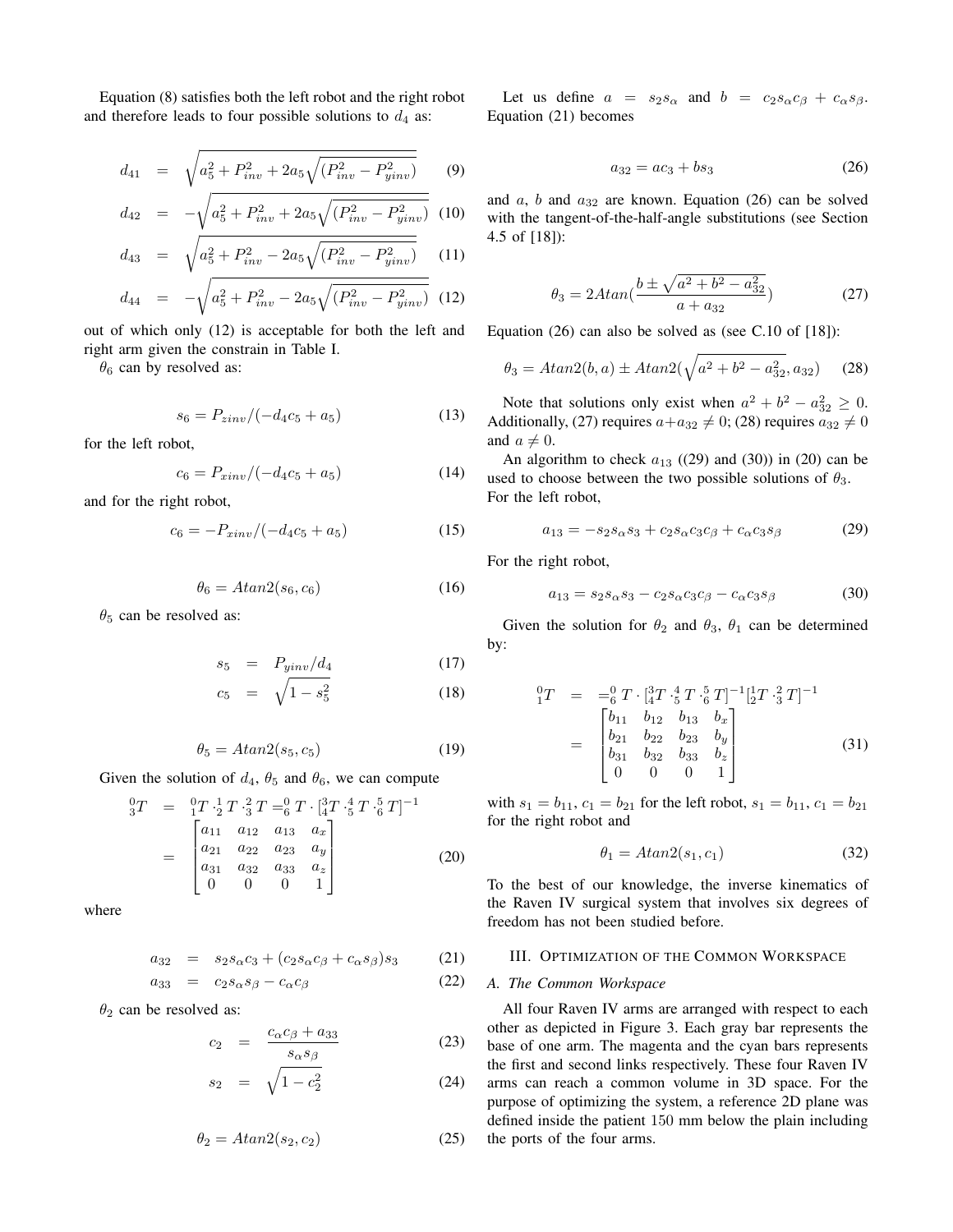

Fig. 3. The common workspace projected onto the reference plane: (a) 3D view; (b) projection onto x-z plane. For each Raven IV arm, the gray bar represents its base. The magenta and the cyan bars represent the first and second link respectively.

#### *B. Area-Circumference Ratio*

The optimized common workspace is expected to have the largest circular area possible as opposed to an elliptical area. Mathematically, the area and shape of the common workspace can be collectively evaluated by the ratio between the area and the circumference ratio of the common workspace  $\varsigma$ , which is defined as

$$
\varsigma = \frac{Area}{Circumference} \tag{33}
$$

According to the isoperimetric inequality, a circle has the largest possible area among all the shapes with the same circumference. The Area-Circumference ratio of a circle  $\varsigma_c$ is proportional to its radius  $r$ :

$$
\varsigma_c = \frac{\pi r^2}{2\pi r} = \frac{r}{2} \tag{34}
$$

Practically, the common workspace has an amorphic shape that can not be expressed analytically. However, maximizing  $\varsigma$ , i.e.  $max(\varsigma)$ , will result in the common workspace that is as close as possible to a circle.



Fig. 4. Example of common workspace of two Raven IV arms: (a)  $\alpha =$ 65<sup>°</sup>,  $\beta = 15$ <sup>°</sup>,  $\varsigma = 2.23$ ; (b)  $\alpha = 65$ <sup>°</sup>,  $\beta = 80$ <sup>°</sup>,  $\varsigma = 4.48$ .

Figure 4 presents two common workspace of two Raven IV arms resulting from different link lengths. The common workspace depicted in Figure 4(b) (with  $\varsigma = 4.48$ ) is preferable compared to the workspace illustrated in Figure 4(a).

#### *C. Mechanism Isotropy*

Isotropy is a performance measure in the range of  $[0, 1]$ where 0 represents singular configuration of the mechanism and 1 represents the mechanism's ability to move equally in all directions. The isotropy is defined based on the Jacobian matrix J as one over the condition number of the Jacobian matrix.

$$
Iso = \frac{1}{Condition \ number \ of \ J}
$$
 (35)

The Jacobian matrix is derived analytically by using the velocity propagation method in which the angular velocity is propagated as:

$$
{}^{i+1}\omega_{i+1} = {}^{i+1}_{i}R^i\omega_i + \dot{\theta}_{i+2}\hat{Z}_{i+1}
$$
 (36)

and the linear velocity is propagated as:

$$
{}^{i+1}\mathbf{v}_{i+1} = {}^{i+1}R({}^{i}\omega_i \times {}^{i}P_{i+1} + {}^{i}\mathbf{v}_i) + \dot{d}_{i+2}\hat{Z}_{i+1}(37)
$$

Note that for a prismatic joint,  $\dot{\theta}_{i+1} = 0$  in (36); for a revolute joint,  $\dot{d}_{i+1} = 0$  in (37).

Since the mass and dimension of the end-effector is negligible comparing to the first three links of the Raven IV arms, this analytical derivation of the Jacobian includes only the positioning of the wrist of the Raven IV arm, i.e.,  $\theta_1$ ,  $\theta_2$  and  $d_4$ . Therefore, DH parameters in Table I are modified to rule out the non-relevant DOFs: (1)  $\theta_3 = 0$ ; (2)  $\alpha_4 = 0$ ; (3) DH parameters relevant to joint 5 and joint 6 are not considered and therefore are all set to zero.

By velocity propagation, the angular velocity of the tool wrist for the left arm is:

$$
{}^{3}\mathbf{v}_{3} = \begin{bmatrix} c_{2}c_{\beta}s_{\alpha}\dot{\theta}_{1} + s_{\beta}c_{\alpha}\dot{\theta}_{1} - s_{\beta}\dot{\theta}_{2} \\ s_{2}s_{\alpha}\dot{\theta}_{1} \\ c_{2}s_{\beta}s_{\alpha}\dot{\theta}_{1} - c_{\beta}c_{\alpha}\dot{\theta}_{1} + c_{\beta}\dot{\theta}_{2} \end{bmatrix}
$$
(38)

and for the right arm is:

$$
{}^{3}\mathbf{v}_{3} = \begin{bmatrix} -c_{2}c_{\beta}s_{\alpha}\dot{\theta}_{1} - s_{\beta}c_{\alpha}\dot{\theta}_{1} + s_{\beta}\dot{\theta}_{2} \\ s_{2}s_{\alpha}\dot{\theta}_{1} \\ c_{2}s_{\beta}s_{\alpha}\dot{\theta}_{1} - c_{\beta}c_{\alpha}\dot{\theta}_{1} + c_{\beta}\dot{\theta}_{2} \end{bmatrix}
$$
(39)

The linear velocities of the tool's wrist are the same for both the left arm and right arm, which is:

$$
{}^{3}\mathbf{v}_{3} = \begin{bmatrix} 0\\0\\ \dot{d}_{4} \end{bmatrix} \tag{40}
$$

Therefore, the Jacobian matrix for the left robot is:

$$
{}^{3}\mathbf{J} = \begin{bmatrix} c_{2}c_{\beta}s_{\alpha} + s_{\beta}c_{\alpha} & -s_{\beta} & 0\\ s_{2}s_{\alpha} & 0 & 0\\ c_{2}s_{\beta}s_{\alpha} - c_{\beta}c_{\alpha} & c_{\beta} & 1 \end{bmatrix}
$$
(41)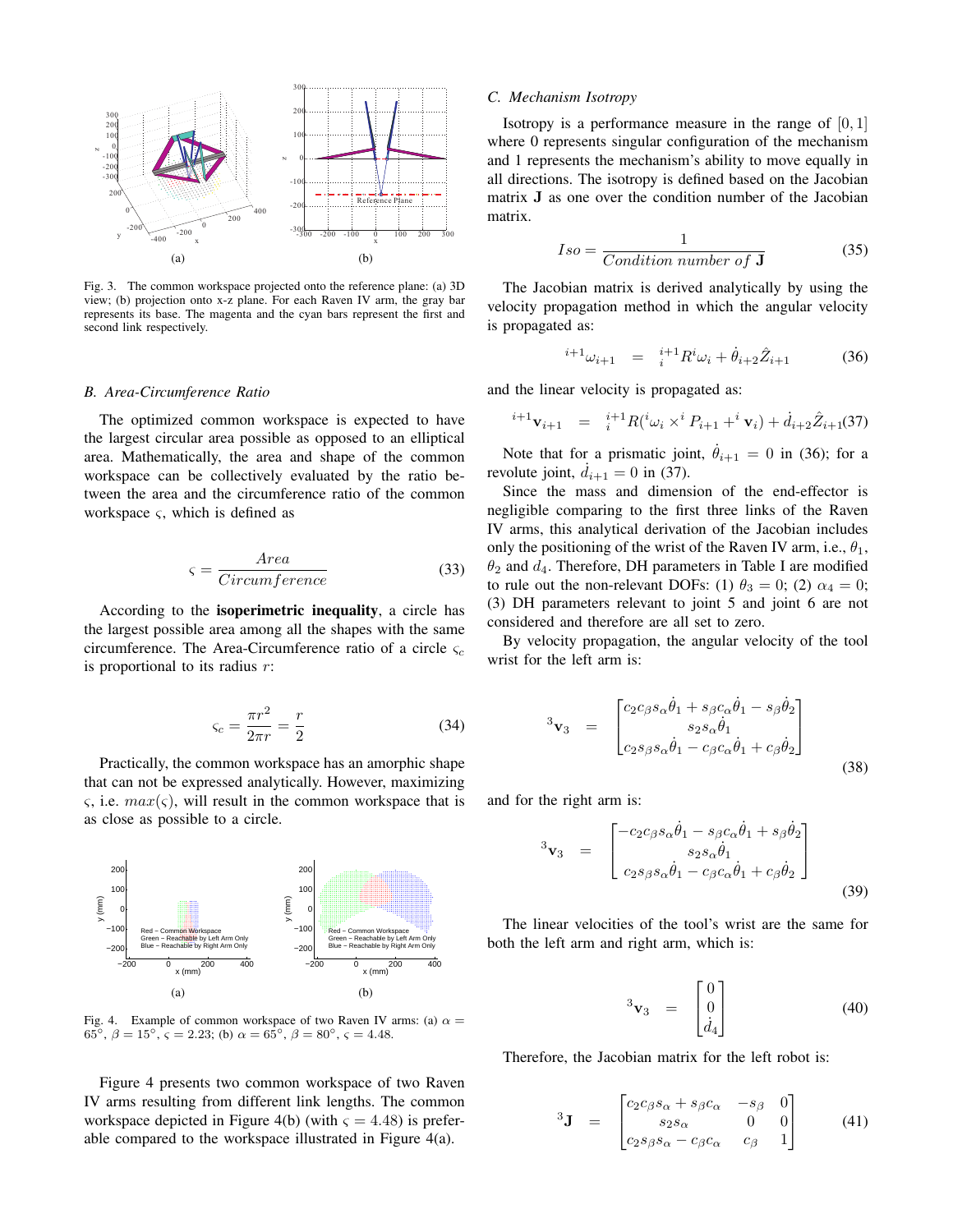and for the right robot is:

$$
{}^{3}\mathbf{J} = \begin{bmatrix} -(c_{2}c_{\beta}s_{\alpha} + s_{\beta}c_{\alpha}) & s_{\beta} & 0\\ s_{2}s_{\alpha} & 0 & 0\\ c_{2}s_{\beta}s_{\alpha} - c_{\beta}c_{\alpha} & c_{\beta} & 1 \end{bmatrix}
$$
(42)

The resulting Jacobian matrix has a unit vector corresponding to the prismatic joint along the z-axis of Frame 4. Therefore, the mechanism isotropy only depends on the  $2 \times 2$ top left sub-matrix of the Jacobian, denoted as  ${}^{3}$ **J**<sub>s</sub>.

## IV. SIMULATION

## *A. Cost Function*

The common workspace is to be optimized from the following four perspectives: (1) the the Area-Circumference ratio  $(\varsigma)$  is maximized given bounded isotropy values; (2) The average isotropy of the common workspace is maximized; (3) the minimum isotropy of the common workspace is maximized; and (4) the dimension of the robot arm is minimized, which results in a stiffer structure. With the above considerations, the cost function of the optimization of the common workspace is defined as:

$$
C = \max_{(\alpha,\beta,\phi_x,\phi_y,\phi_z,b_x,b_y)} \left\{ \frac{\varsigma \cdot \sum Iso \cdot Iso_{min}}{\alpha^3 + \beta^3} \right\}
$$
(43)

Where  $\sum$  Iso denotes the sum of the actual isotropy of the points in the common workspace,  $Iso_{min}$  denotes the minimum isotropy required in the common workspace, and  $\alpha^3 + \beta^3$  represents the stiffness of the structure, since the stiffness of the link is inversely proportional to the cubic power of the dimension.



Fig. 5. Parameters for the optimization of the common workspace.

Equation (43) intends to maximize the cost function by choosing the link length of the first two links  $\alpha$  and  $\beta$ , the distance between the ports, the base orientation of the arms, and the minimum isotropy required in the workspace: (1) the  $\alpha$  between the Axis 1 and Axis 2, and the  $\beta$  between Axis 2 and Axis 3; (2) the base orientation are about  $X_w$ ,  $Y_w$  and  $Z_w$  axes of the world coordinate frame respectively,

i.e.  $\phi_x$ ,  $\phi_y$  and  $\phi_z$ ; and (3) the port spacing  $b_x$  and  $b_y$  is the horizontal distance between the bases of the Raven IV arms, measured along  $X_w$  and  $Y_w$  respectively; (4)  $Iso_{min}$  is the minimum isotropy required in the common workspace.



Fig. 6. ((a) Range of  $\theta_2$  affected by different  $Iso_{min}$  ( $\alpha = 55^{\circ}, \beta = 40^{\circ}$ ). (b) Note that given a specified  $\theta_2$ , Iso are the same for all value of  $\theta_1$ .

This section intends to find the common workspace of four cooperative Raven IV Arms by brute force simulation. The cost function for the optimization involves adjustable parameters relevant to the link lengths, the port spacing and the base orientation, and the minimum required isotropy.

#### *B. Isotropy Performance*

Limiting the minimum isotropy performance  $Iso_{min}$  has a significant effect on the resulting optimized common workspace. Since  $\theta_1$  and  $d_4$  are not involved in the analytical expression of the Jacobian,  $Iso_{min}$  only depends on the range of  $\theta_2$  and therefore it narrows down the workspace of each Raven IV arm, as shown in Figure 6.



Fig. 7. Distribution of  $\varsigma$  for different  $Iso_{min}$ . (a) For  $Iso_{min} = 0$ ,  $\sum_{max}$  = 6.64 when  $\alpha = 80^{\circ}$ ,  $\beta = 40^{\circ}$ ; (b) For  $Iso_{min} = 0.5$ ,  $\varsigma_{max} =$ 6.55 when  $\alpha = 70^{\circ}$ ,  $\beta = 35^{\circ}$ .

## *C. All-in-One Optimization*

The workspace of the Raven IV surgical robot system can be further optimized by adjusting the base orientation and port spacing. Simulation in this section explores all seven parameters in (43) within the limited ranges defined by Table II to find the preferred value for each parameter.

The results show that the Raven IV arms should be arranged as depicted in Figure 8(a) to achieve the most optimal common workspace (Figure 8(b)).

# V. CONCLUSION

We derived the direct kinematics and resolved the inverse kinematics of the Raven IV surgical robot system. The Area-Circumference ratio  $\varsigma$  is used to evaluate the geometric